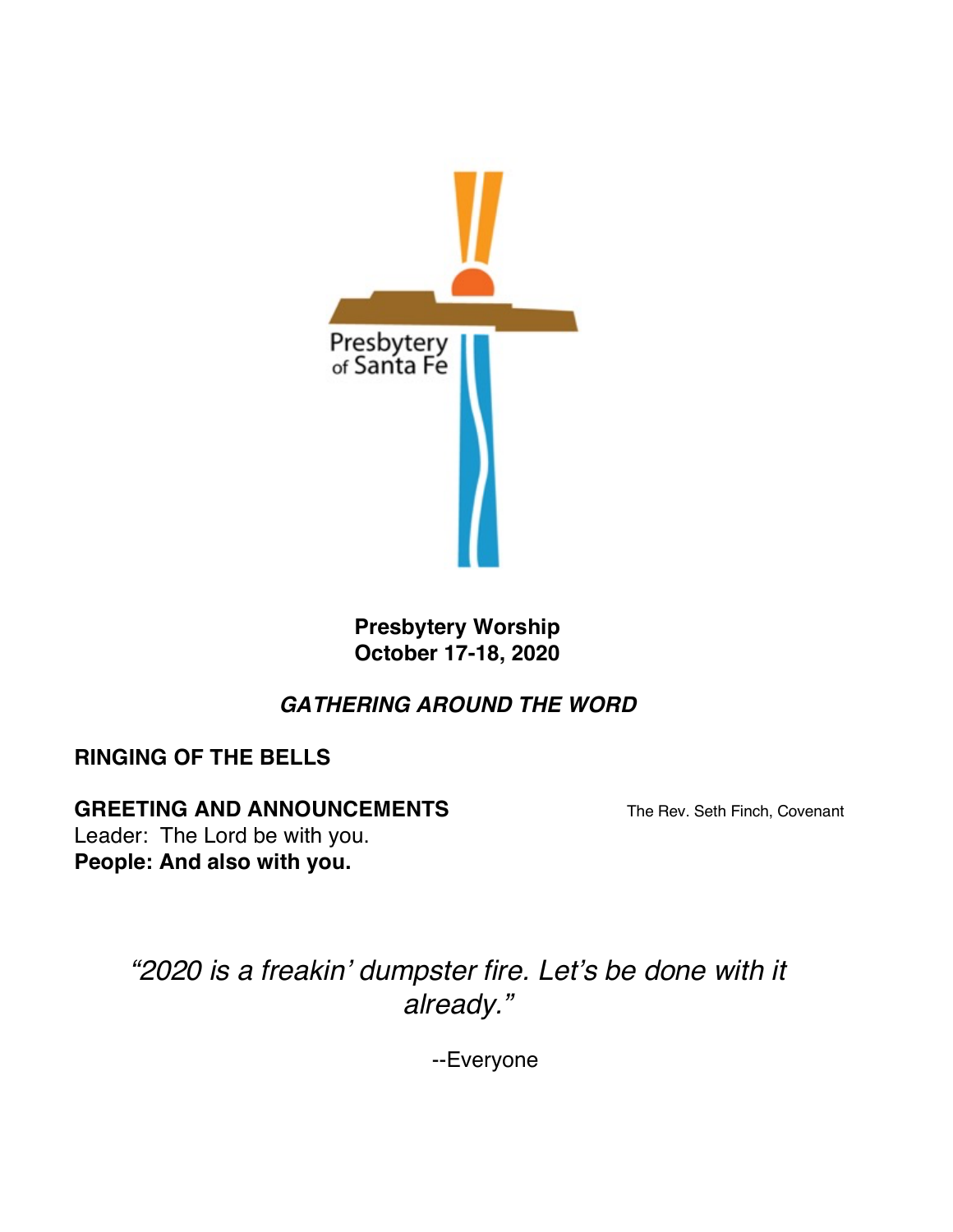## **CALL TO WORSHIP\*** Lou Ann Johnson, Laguna

One: Do you feel it? God's kingdom is beneath our feet.

**Many: We live in the new creation shaped by God out of our brokenness.**

- One: Do you know it? God's reconciling love in Christ has shattered our ways of viewing people.
- **Many: No longer do we label our sisters, brothers, and siblings, we welcome them with open arms.**
- One: Do you believe it? God has made everything, including us, new,
- **Many: and sends us forth to share this good news with everyone!**

## **HYMN #100** *My Soul Cries Out*

100 My Soul Cries Out with a Joyful Shout Canticle of the Turning Em  $\mathsf C$ D  $1$  My soul cries out with a joy - ful shout that the 2 Though small, my God, all,  $\mathbf I$ am  $mv$ you 3 From the halls of power to the for - tress not tower.  $\overline{a}$ 4 Though the na - tions rage from age to age, we re-D  $\mathsf{C}$ Em Em great, God of my heart is and my spir - it sings of the and your mer - cy will last from the work great things in me, stone will be left Let the on stone. king be  $\overline{a}$ ware for your mem - ber who holds God's us fast: mer - cy must de  $\overline{C}$  $\sqrt{ }$ D  $Fm$ F<sub>m</sub> won - drous things that you bring the who wait. to ones depths of the past the end of the be. to age  $t_{\Omega}$ jus - tice tears ev - ery ty - rant from his throne. con - quer-or's crush - ing  $\sim$  $\mathbf{div}$ from the grasp. er **11S**  $\mathsf{G}$ D sight plight, You fixed your on your ser - vant's and  $m<sub>V</sub>$ Your ver name puts the proud to shame, and to  $- y$ The the hun - gry poor shall weep no more, for This sav - ing word that our fore - bears heard is the  $\overline{C}$ D Em Em did not spurn, so from east weak - ness you to west shall my those who would for you yearn, you will show your might, put the food they can nev - er earn; there are ta - bles spread; ev - ery prom - ise which holds us bound, till the spear and rod can be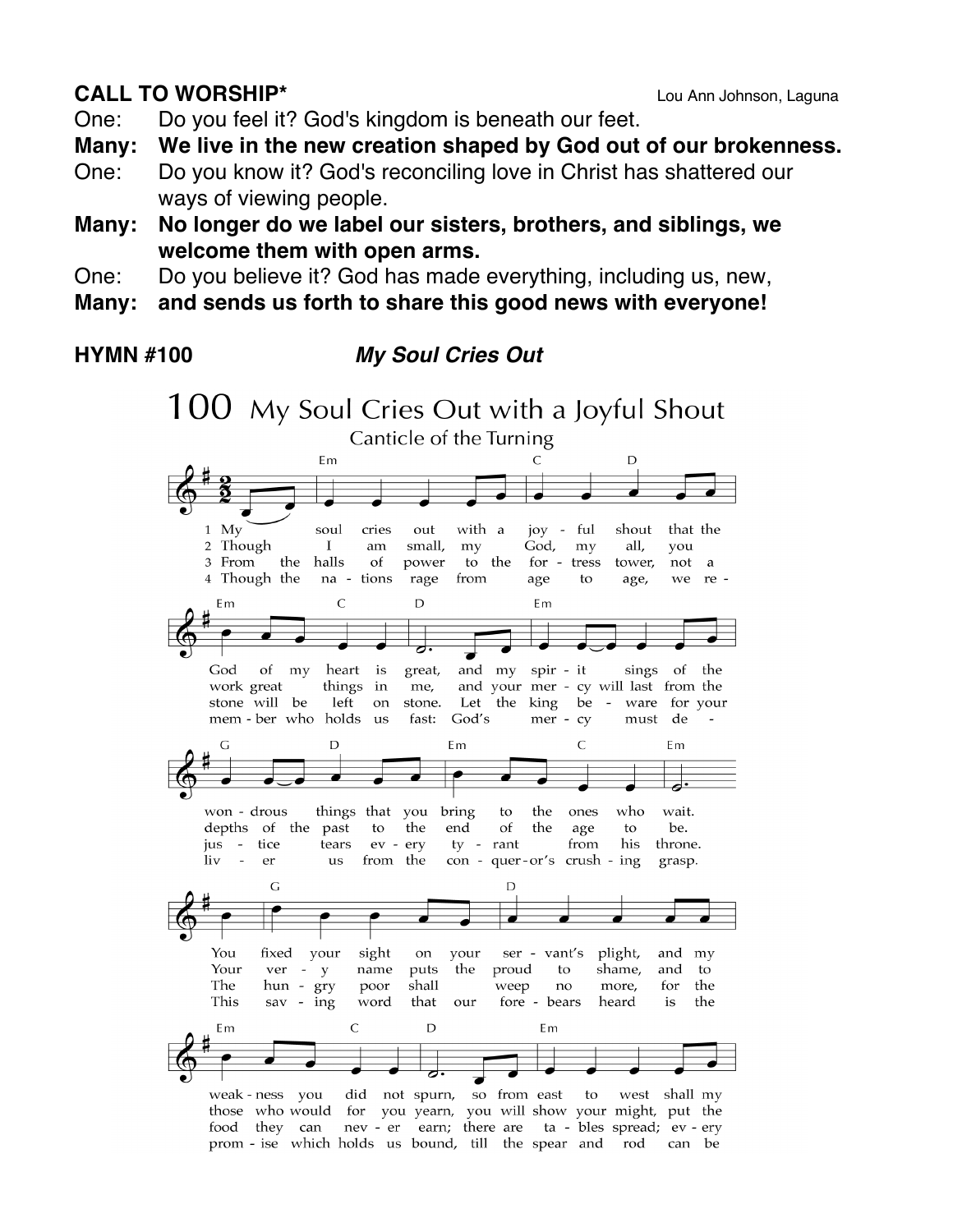

# **CALL TO RECONCILIATION\* CALL TO RECONCILIATION T**

One: God is our refuge and strength. Though the earth should change, though the mountains should tremble, though the sea should roar and foam, we will not fear. For nothing can separate us from the love of God. Trusting in that unchanging truth, let us confess our sin together:

## **PRAYER OF CONFESSION\***

**God, you have told us that your promises are eternal, but these days we find it hard to trust much of anything. We are overwhelmed by an everchanging normal; we cling to the familiar even as it slips through our fingers. Scrambling to find our footing, we forget that you are the solid rock on which we stand. You reach out to us with new mercies each morning, but we are afraid to let go of our tentative grasp on "what was" in order to reach for "what will be."**

**Forgive us, God of grace. Set us free from our fear. Unburden us of the illusion of self-sufficiency. Wipe away our need to "fix it" and "get it right." Strengthen our faith, that we might unclench our shoulders, let out our breath, and confess what we know to be true: Jesus is Lord. Christ is the rock that upholds us.**

## **TIME FOR SILENT CONFESSION**

#### **ASSURANCE OF PARDON\***

One: Hear the good news! These truths still stand: we are called, claimed, beloved, and forgiven. Christ is alive, and God's ministry of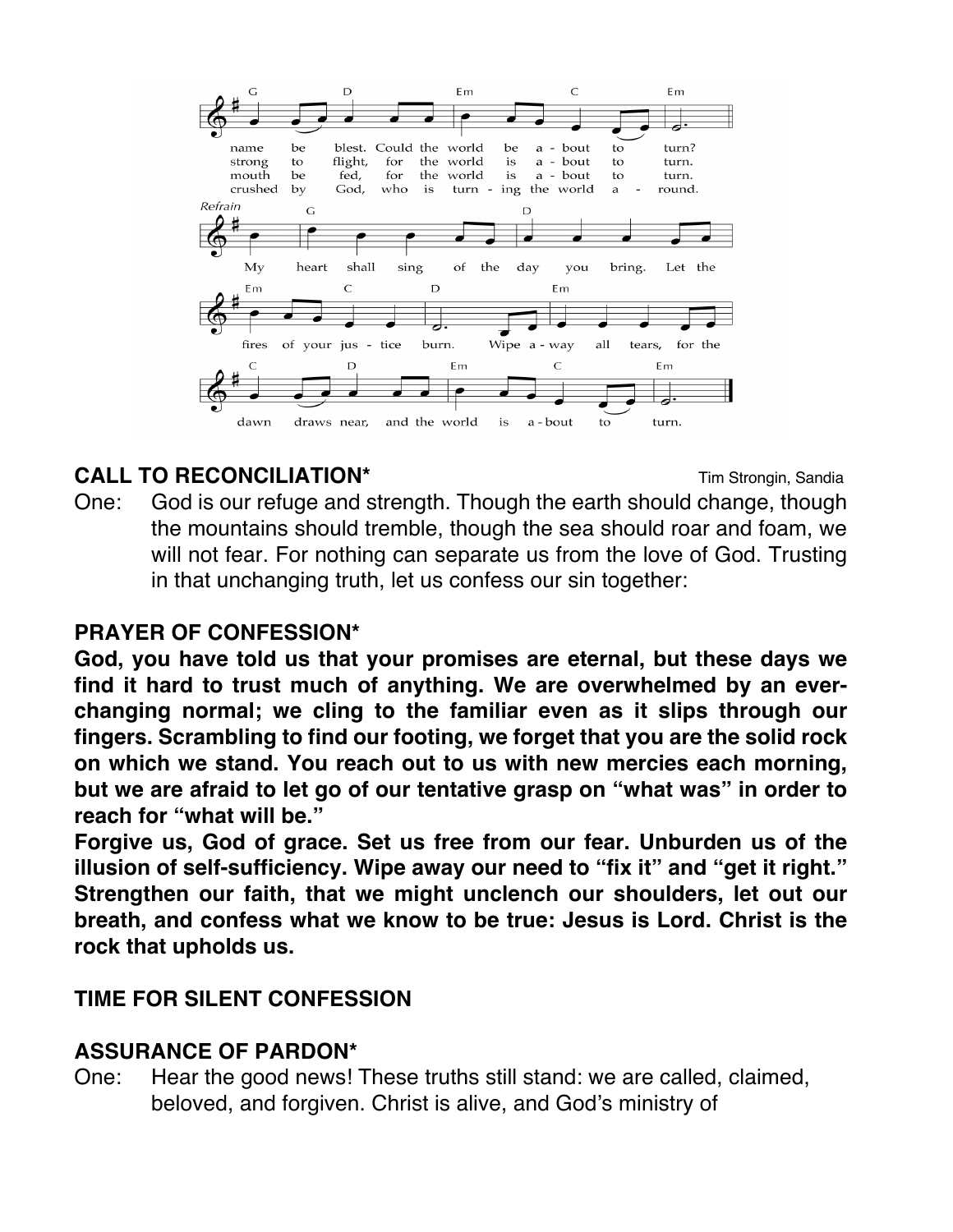*PROCLAIMING THE WORD*

reconciliation continues even today. God is still God. Friends, we're

**Many: God is our rock and our salvation. Thanks be to God!**

#### **PRAYER FOR ILLUMINATION** Deb Allen-Reid, Las Vegas

going to be ok.

One: God of mercy, you promised never to break your covenant with us. Amid all the changing words of our generation, speak your eternal word that does not change. Then may we respond to your gracious promises with faithful and obedient lives: through our Lord Jesus Christ. **Amen**.

So then, from this point on we won't recognize people by human standards. Even though we used to know Christ by human standards, that isn't how we know him now. So then, if anyone is in Christ, that person is part of the new creation. The old things have gone away, and look, new things have arrived! All of these new things are from God, who reconciled us to himself through Christ and who gave us the ministry of reconciliation. In other words, God was reconciling the world to himself through Christ, by not counting people's sins against them. He has trusted us with this message of reconciliation. So we are ambassadors who represent Christ. God is negotiating with you through us. We beg you as Christ's representatives, "Be reconciled to God!"

#### **LECTURA** Flor Moino, Camino de Vida **2 Corintios 5:16-20**

Por eso, nosotros ya no pensamos de nadie según los criterios de este mundo; y aunque antes pensábamos de Cristo según tales criterios, ahora ya no pensamos así de él. Por lo tanto, el que está unido a Cristo es una nueva persona. Las cosas viejas pasaron; se convirtieron en algo nuevo. Todo esto es la obra de Dios, quien por medio de Cristo nos reconcilió consigo mismo y nos dio el encargo de anunciar la reconciliación. Es decir que, en Cristo, Dios estaba reconciliando consigo mismo al mundo, sin tomar en cuenta los pecados de los hombres; y a nosotros nos encargó que diéramos a conocer este mensaje. Así que somos embajadores de Cristo, lo cual es como si Dios mismo les rogara a ustedes por medio de nosotros. Así pues, en el nombre de Cristo les rogamos que acepten el reconciliarse con Dios.

One: Hear what the Spirit is saying to you and to the church.

**Many: Thanks be to God.**

**SERMON** *"Are We There Yet?"* The Rev. Seth Finch, Covenant

## **SCRIPTURE 2 Corinthians 5:16-20**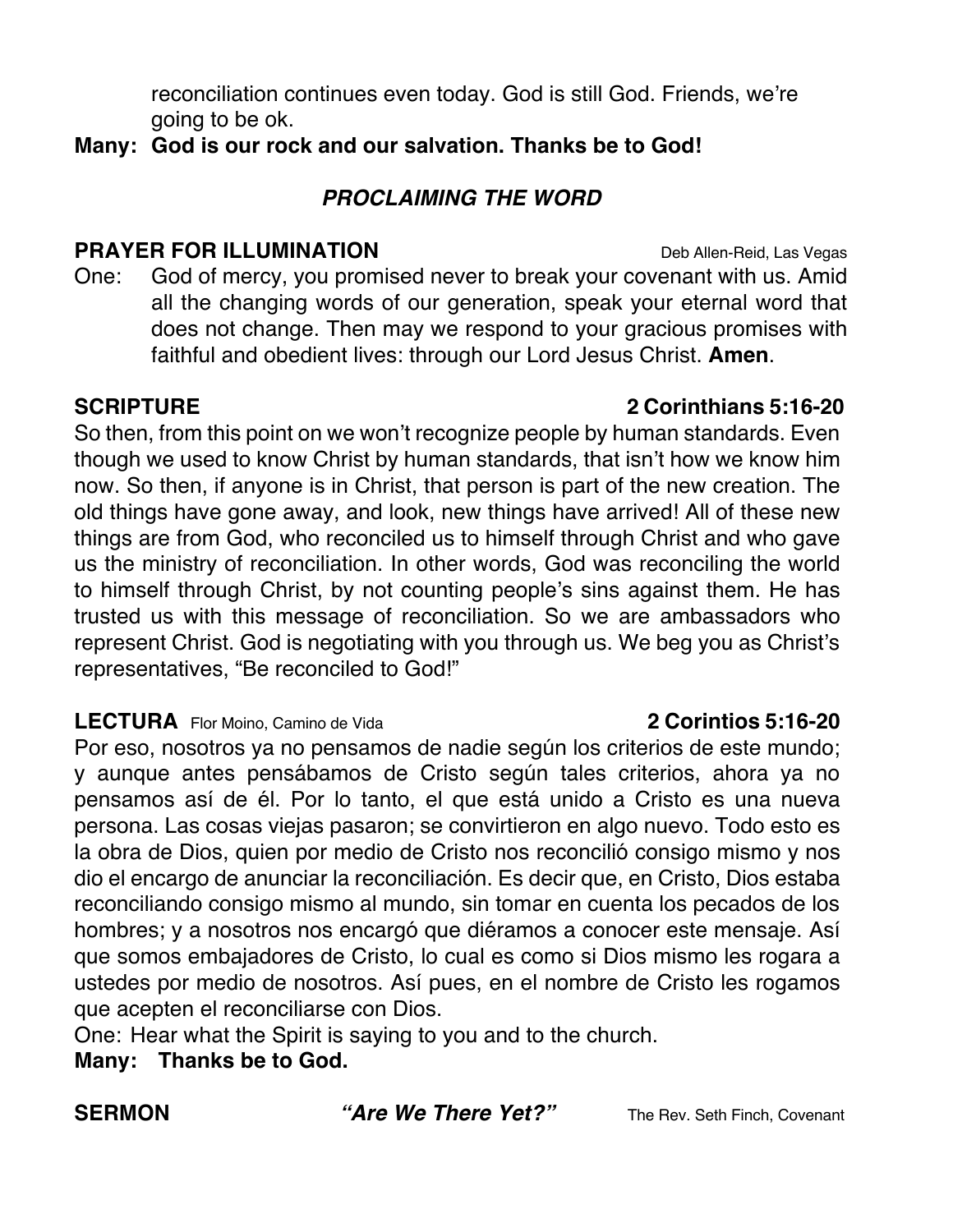#### *RESPONDING TO THE WORD*

### **INSTALLATION**

**CALL FOR OFFERING** The Rev. Drew Henry, Immanuel *(The offering from this service will go to support Ghost Ranch. Give by mailing a check to the Presbytery office or going to santafepresbytery.org and give via Paypal)*



## **PRAYERS OF THE PEOPLE Roger Scott-Powers, St. Andrew**